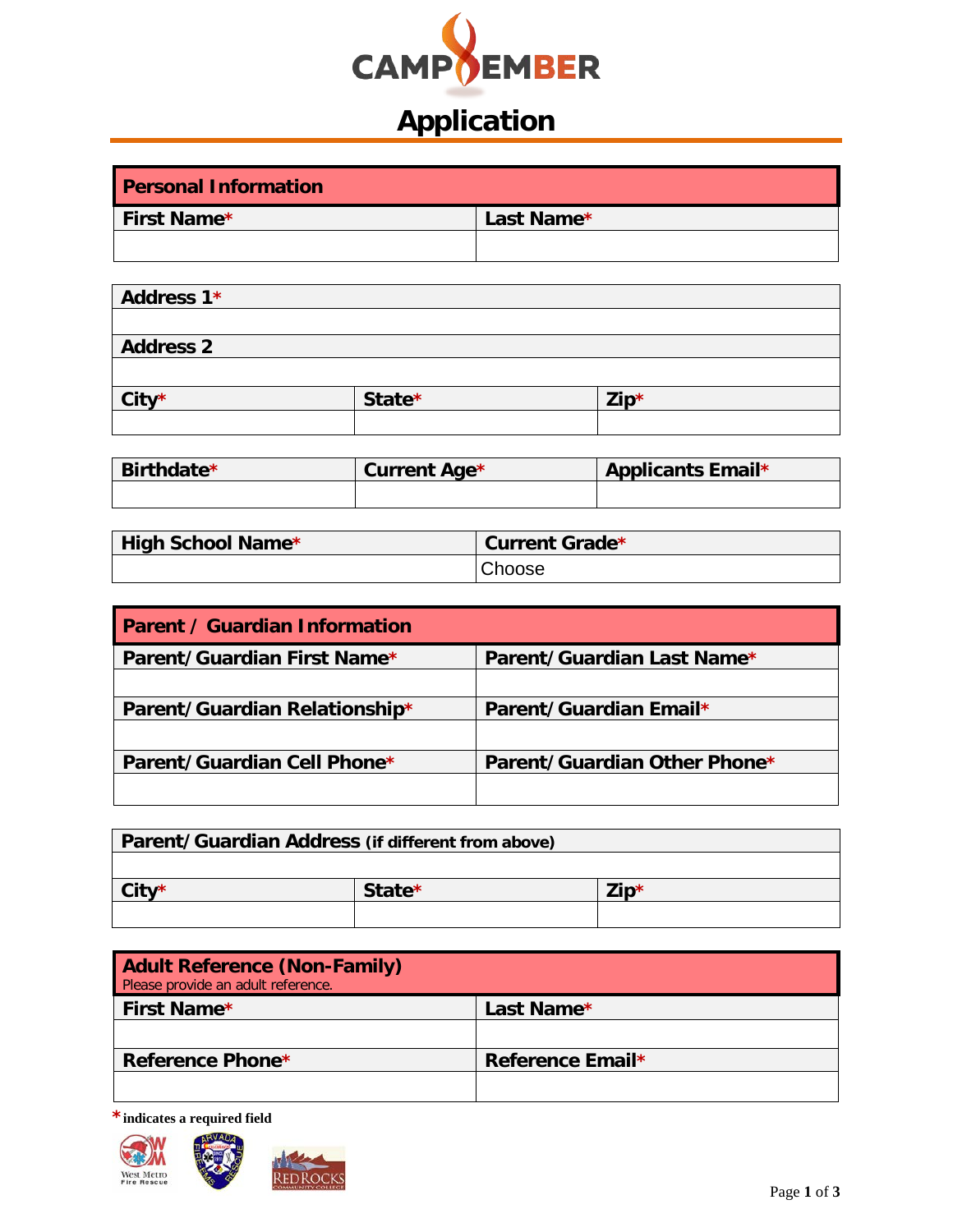

# **Application**

**Questions & Disclaimer**

Please answer the following two-part questions in 500 words or less. You will not be scored on grammar or punctuation. Please know that we will not accept hand written responses.

**Why are you interested in Camp Ember? \***

**What do you hope to gain from this experience? \***

**Describe a time in your life that you've been faced with a challenge and how you overcame it? \***

**\*indicates a required field**